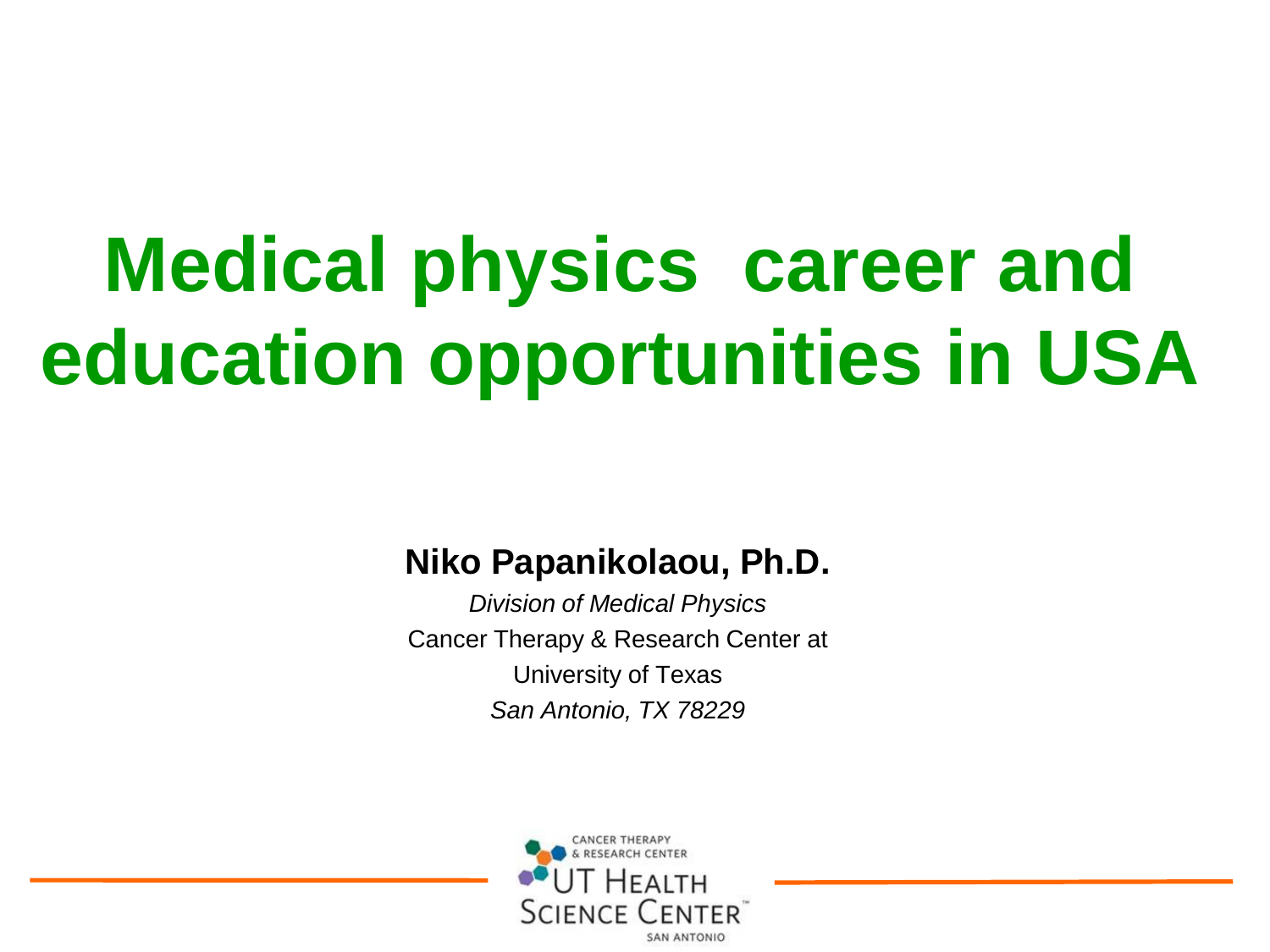



Sort By | Newest

AAPM Home

#### **CAREER SERVICES http://careers.aapm.org/jobs**

44 JOBS

|                                                        | Postdoctoral Researcher - Development of Proton Arc Therapy<br>University of Pennsylvania |                | Nationwide, United States<br>Yesterday |                              |  |
|--------------------------------------------------------|-------------------------------------------------------------------------------------------|----------------|----------------------------------------|------------------------------|--|
|                                                        | <b>Medical Physicist</b><br>Turville Bay MRI & Radiation Oncology Center                  |                | Janesville, Wisconsin<br>2 Days Ago    | TURVI<br>E 37                |  |
|                                                        | <b>Diagnostic Medical Radiation Physicist</b><br>Kaiser Permanente                        |                | Los Angeles, California<br>2 Days Ago  | <b>MA KAISER PERMANENTE.</b> |  |
|                                                        | <b>Associate Research Scientist</b><br>Columbia University, Department of Radiology       |                | New York, New York<br>2 Days Ago       |                              |  |
|                                                        | Junior Medical Therapeutic Physicist<br>Ackerman Cancer Center                            |                | Jacksonville, Florida<br>3 Days Ago    | ACKERMAN                     |  |
|                                                        | <b>Clinical Physicist</b><br><b>OSF Healthcare</b>                                        | CANCER THERAPY | Peoria, Illinois<br>3 Days Ago         |                              |  |
| & RESEARCH CENTER<br>Г Неаlтн<br><b>SCIENCE CENTER</b> |                                                                                           |                |                                        |                              |  |

SAN ANTONIO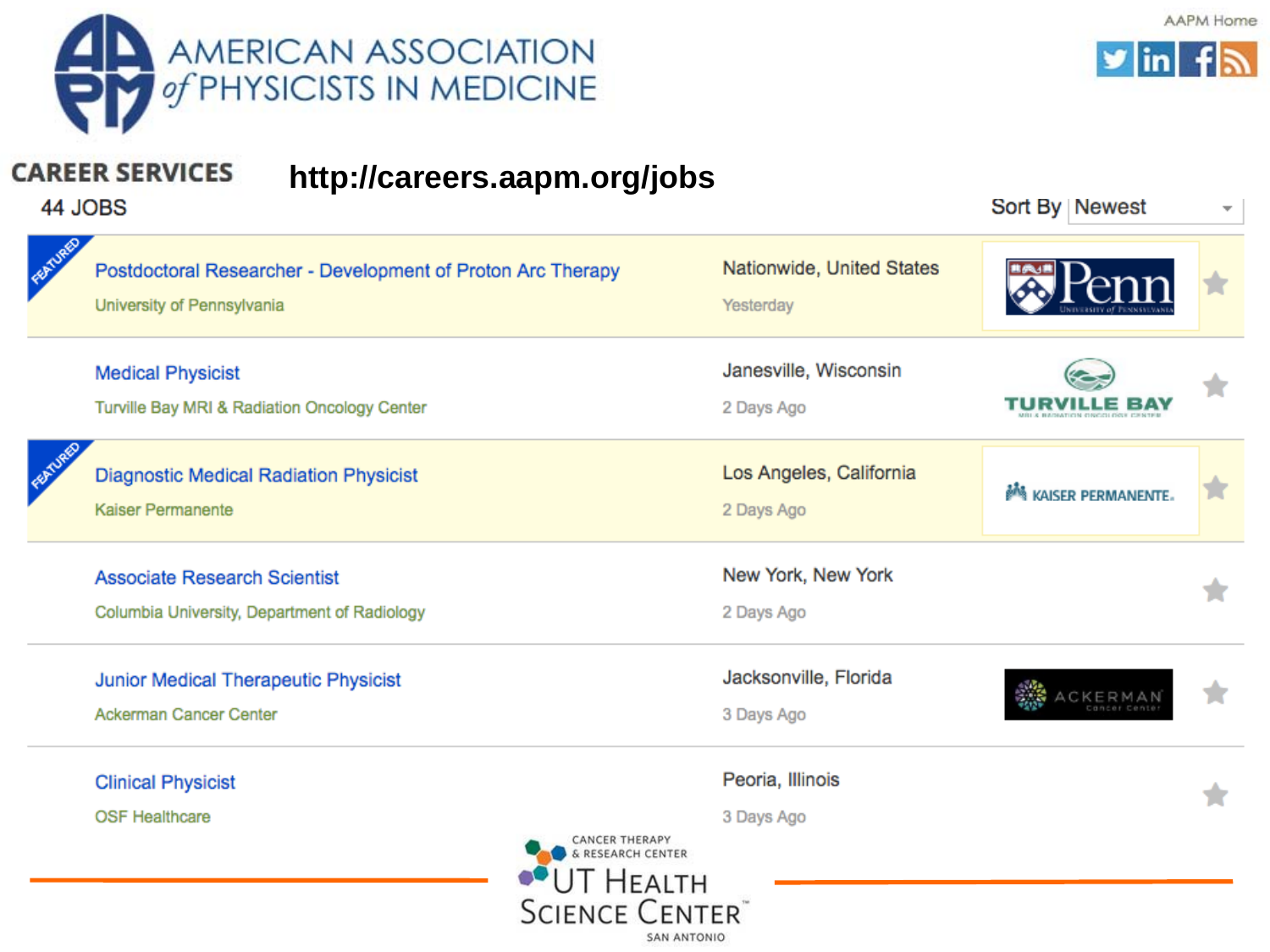## **Medical Physics Careers**

American Association of Physicists in Medicine [https://www.aapm.org/medical\\_physicist/fields.asp](https://www.aapm.org/medical_physicist/fields.asp)

• Qualified Medical Physicist in each sub field

Society of Directors of Medical Physics Programs <http://www.sdampp.org/resources.php>

• SDAMPP Student Guide to a Medical Physics Career

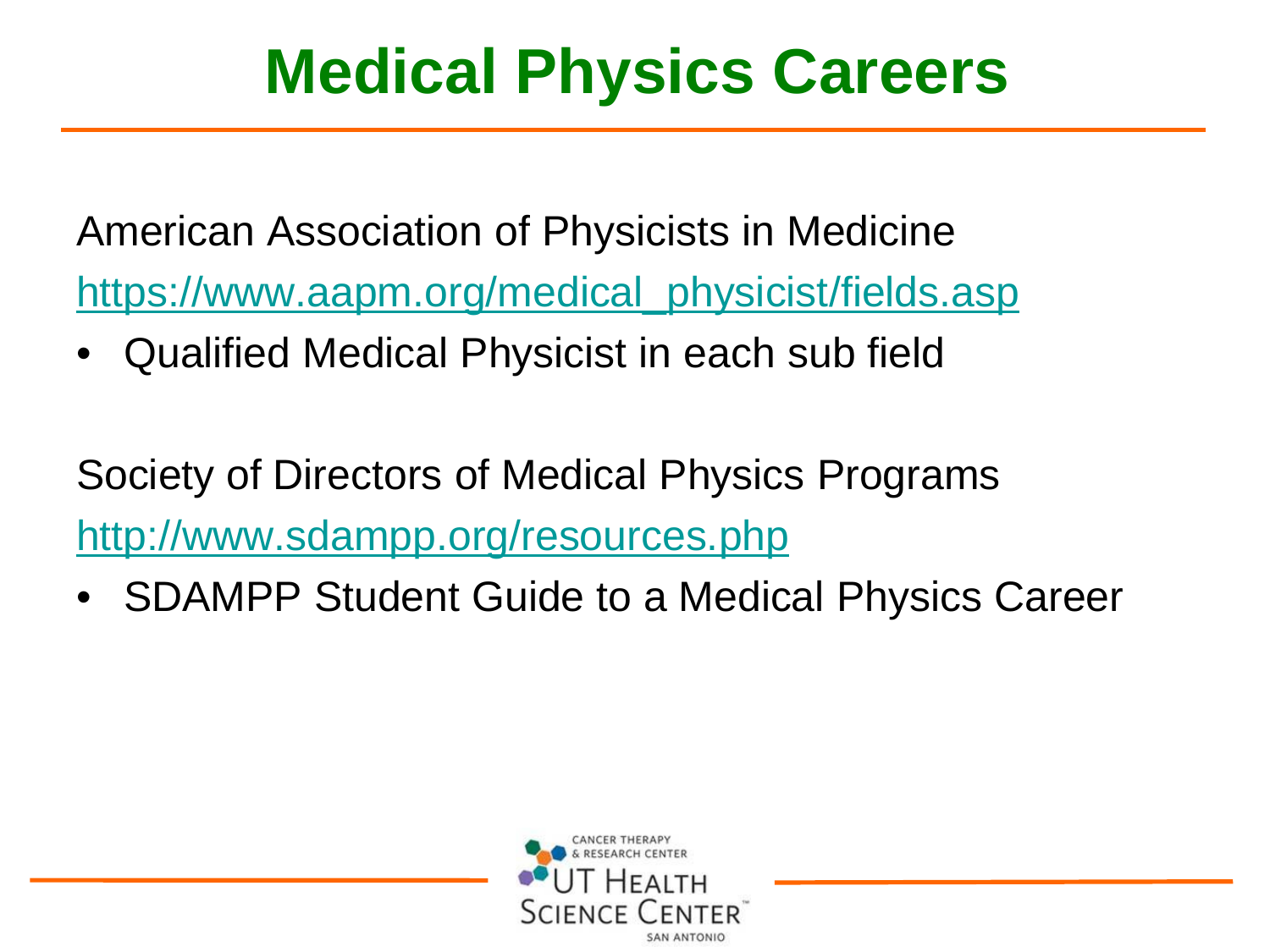### **Definition of a Qualified Medical Physicist**

- For the purpose of providing clinical professional services, a Qualified Medical Physicist (QMP) is an individual who is competent to independently provide clinical professional services in one or more of the subfields of medical physics. The subfields of medical physics are:
	- Therapeutic Medical Physics
	- Diagnostic Medical Physics
	- Nuclear Medical Physics
	- Medical Health Physics
- A Qualified Medical Physicist meets each of the following credentials:
	- Has earned a master's and/or doctoral degree in physics, medical physics, biophysics, radiological physics, medical health physics, or equivalent disciplines from an accredited college or university; and
	- Has been granted certification in the specific subfield(s) of medical physics with its associated medical health physics aspects by an appropriate national certifying body and abides by the certifying body's requirements for continuing education.

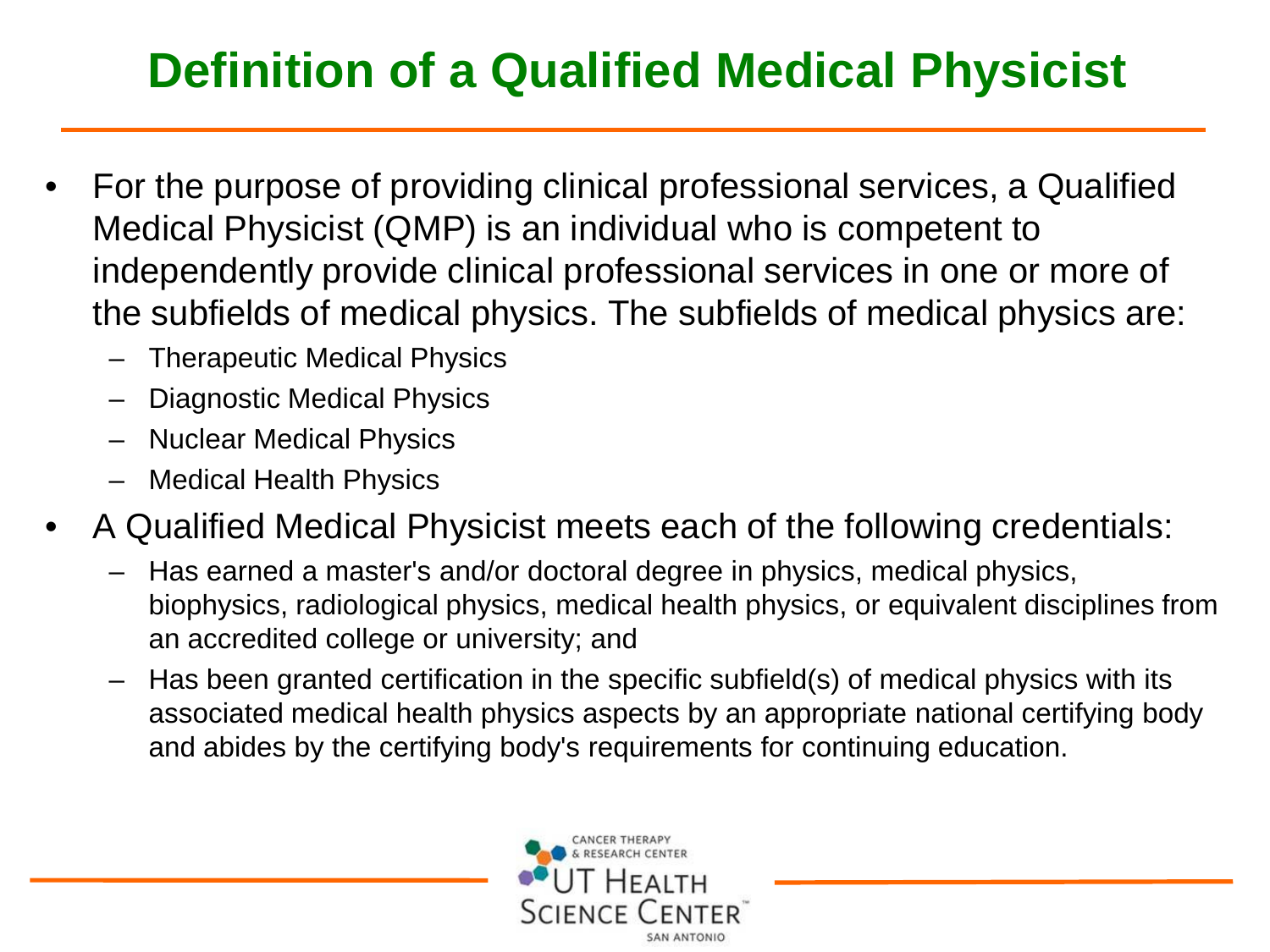## **Certification areas**

#### • *For the subfield of Therapeutic Medical Physics*, certification by:

- The American Board of Radiology; or
- The American Board of Medical Physics (currently ABMP doesn't offer Therapeutic Medical Physics certification but already ABMP certified Therapeutic Medical Physicists can maintain certification); or
- The Canadian College of Physicists in Medicine.
- *For the subfield of Diagnostic Medical Physics*, certification by:
	- The American Board of Radiology; or
	- The American Board of Medical Physics (currently ABMP doesn't offer Diagnostic Medical Physics certification but already ABMP certified Diagnostic Medical Physicists can maintain certification); or
	- The Canadian College of Physicists in Medicine.

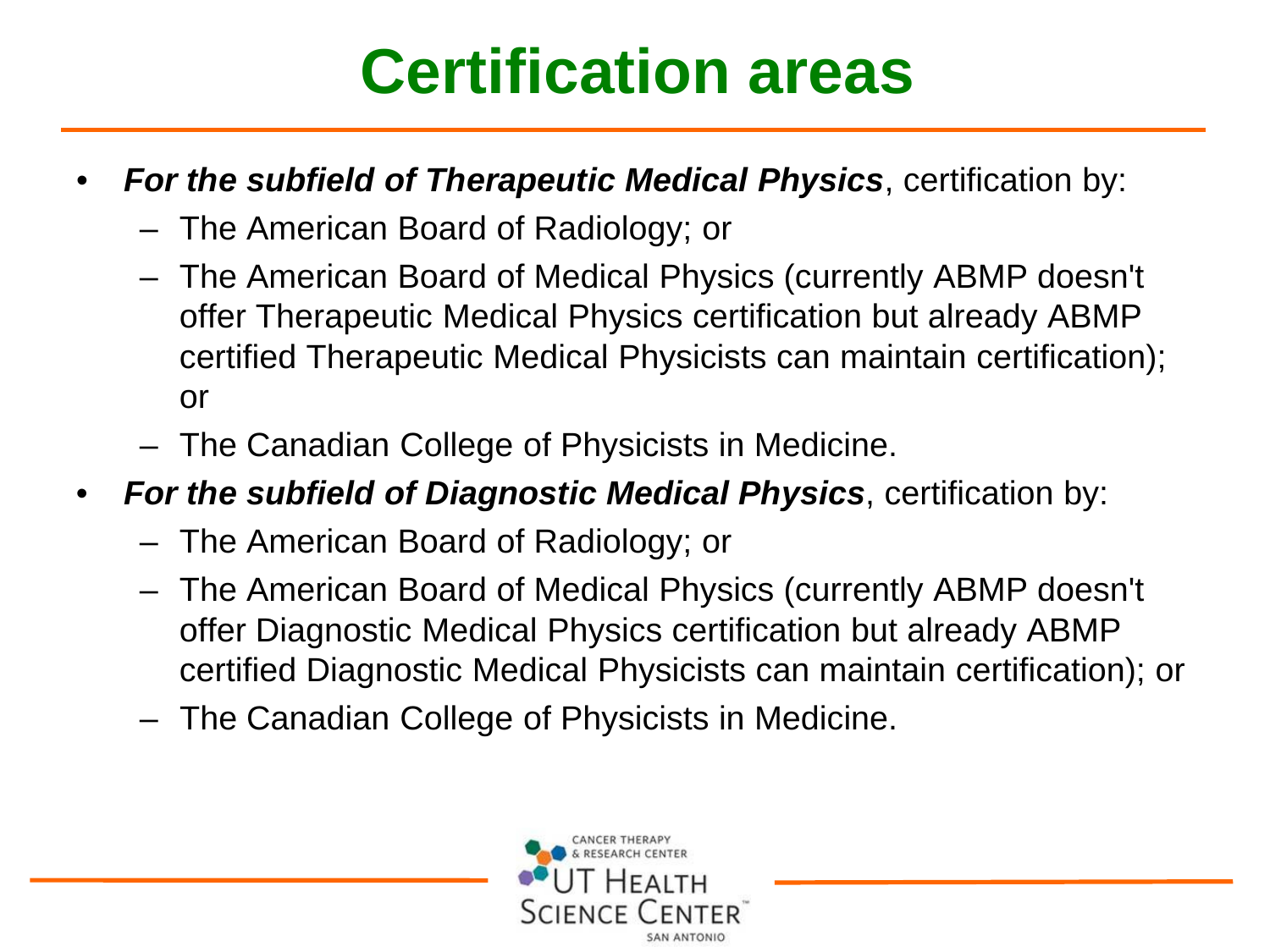## **Certification areas**

#### • *For the subfield of Nuclear Medical Physics*, certification by:

- The American Board of Radiology; or
- The American Board of Medical Physics (currently ABMP doesn't offer Nuclear Medical Physics certification but already ABMP certified Nuclear Medical Physicists can maintain certification); or
- The Canadian College of Physicists in Medicine; or
- The American Board of Science in Nuclear Medicine.
- *For the subfield of Medical Health Physics*, certification by:
	- The American Board of Medical Physics; or
	- The American Board of Health Physics including a minimum of three years relevant experience in the subfield of medical health physics
- Furthermore, ABMP is currently also offering certification on MRI Physics.

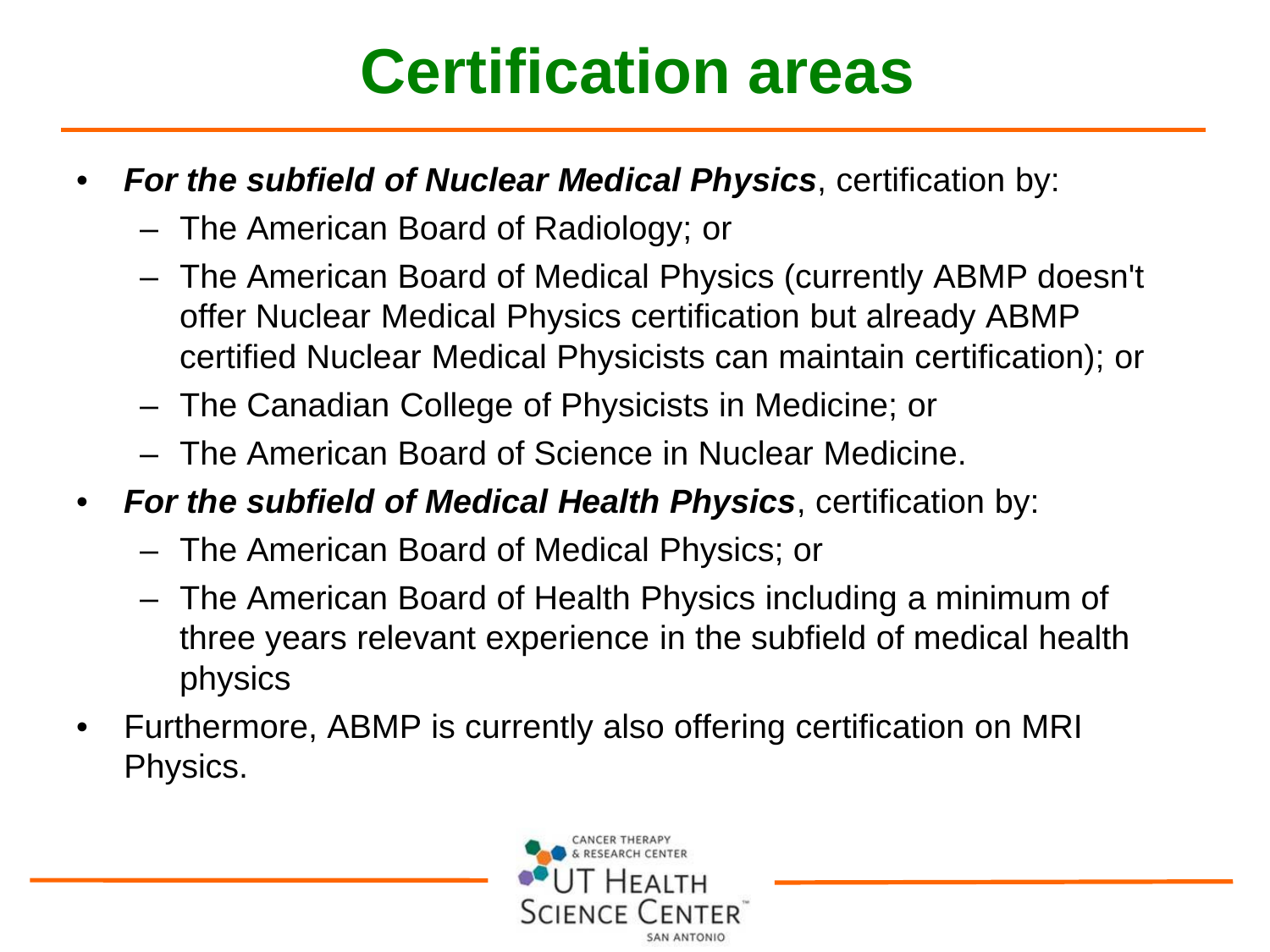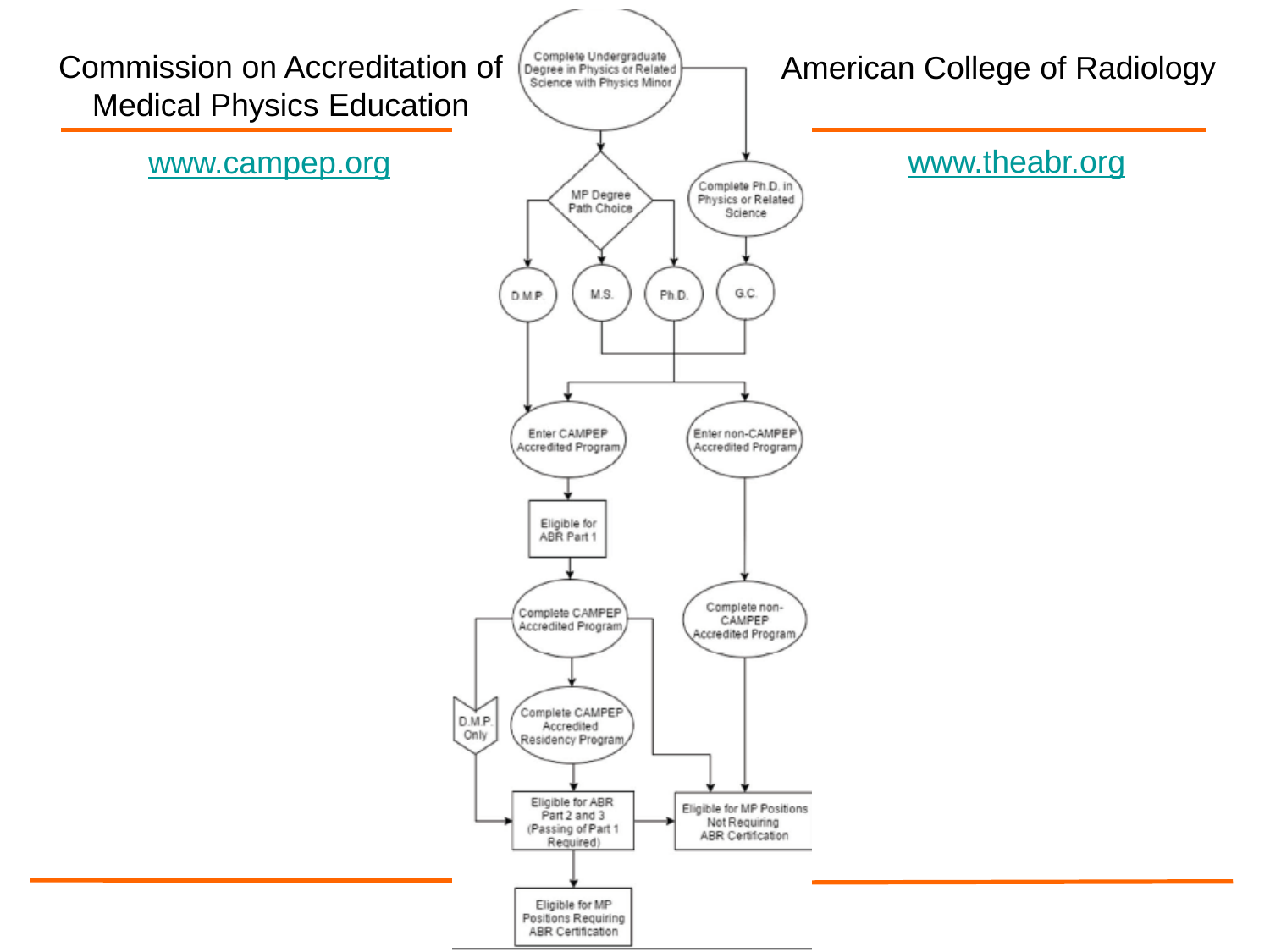### ABR: Structured Mentorship Certification in Medical

### Physics for International Medical Graduates

An international medical graduate (IMG) is defined as an individual trained in programs outside the U.S., its territories, or Canada.

#### **General Requirements**

- Be employed as a medical physicist in the United States of America.
- Complete and submit a Structured Mentorship Program application form to the ABR. The application must include the candidate statement, along with the sponsoring department agreement and training plan from the sponsoring facility, which is signed by both the candidate and the advisor.
- Submit a one-time nonrefundable **administrative fee**, due with the application. Click [here](http://www.theabr.org/ic-img-mp-fees) for the current fees.
- Demonstrate that the candidate's education is at least equivalent to the requirements of an MS degree in medical physics from a CAMPEP-accredited program.
- Demonstrate at least one year of employment as a qualified<sup>2</sup>medical physicist in the candidate's country of origin or training.
- Show credentials as a medical physicist in the candidate's country of initial training.
- The sponsoring department must be at an institution that has a CAMPEP-accredited residency program. The supervising medical physicist at the sponsoring department must be a diplomate of the ABR. The program must include a minimum of 3 years.

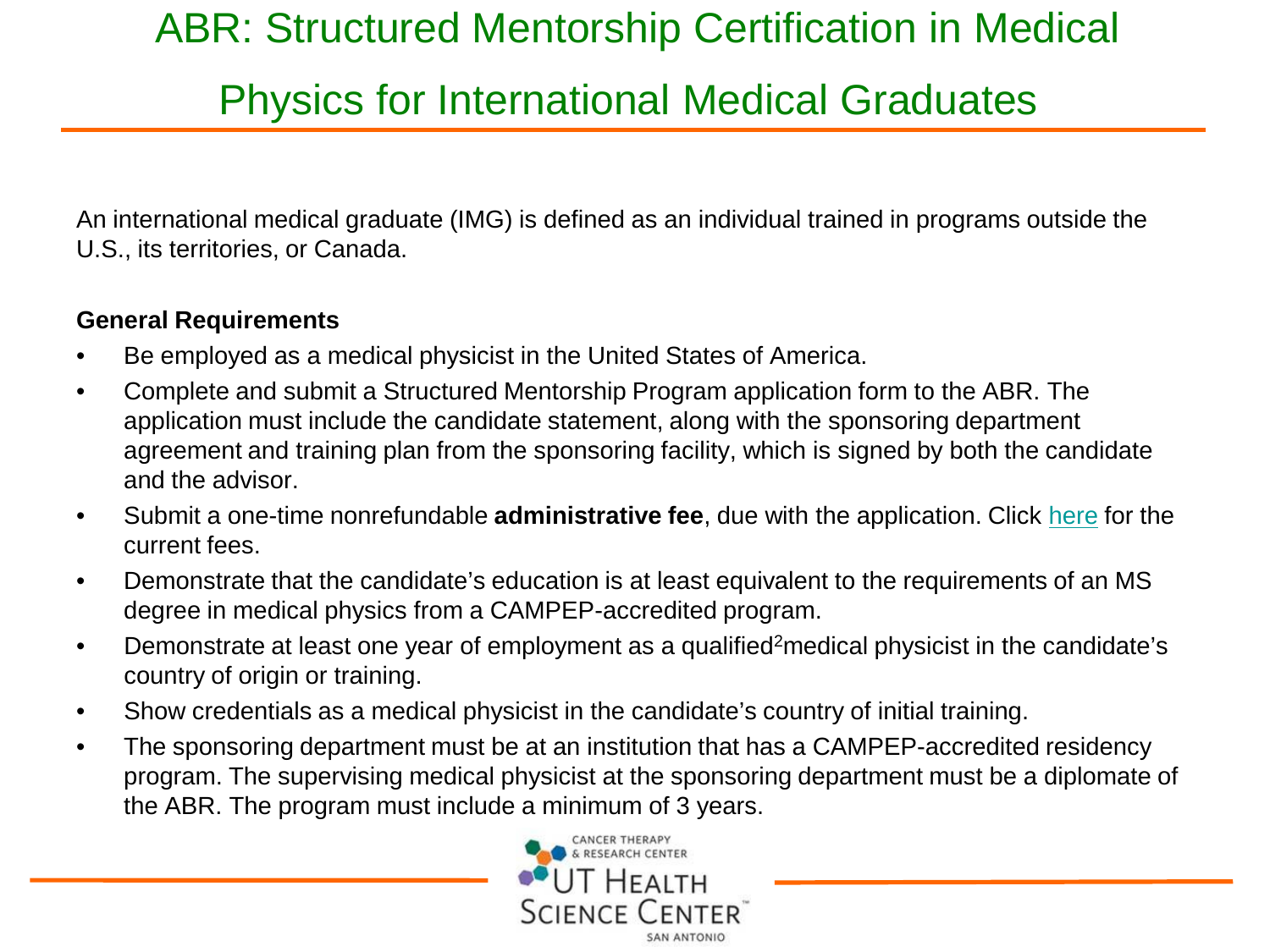## Salaries in the USA

Every year, the AAPM compiles salary information from medical physicists in order to obtain information on trends within the field and provide competitive salary data to those currently in the field. Those surveys can be found on the AAPM website. Each annual survey contains a plethora of information broken down by experience, employment sector, sex, and specialty. As a general overview, the following median incomes were given for the 2014 survey:

- MS degree with no ABR Certification: \$120,000/year
- MS degree with ABR Certification: \$175,000/year
- PhD degree with no ABR Certification:\$132,000/year
- PhD degree with ABR Certification: \$185,000/year